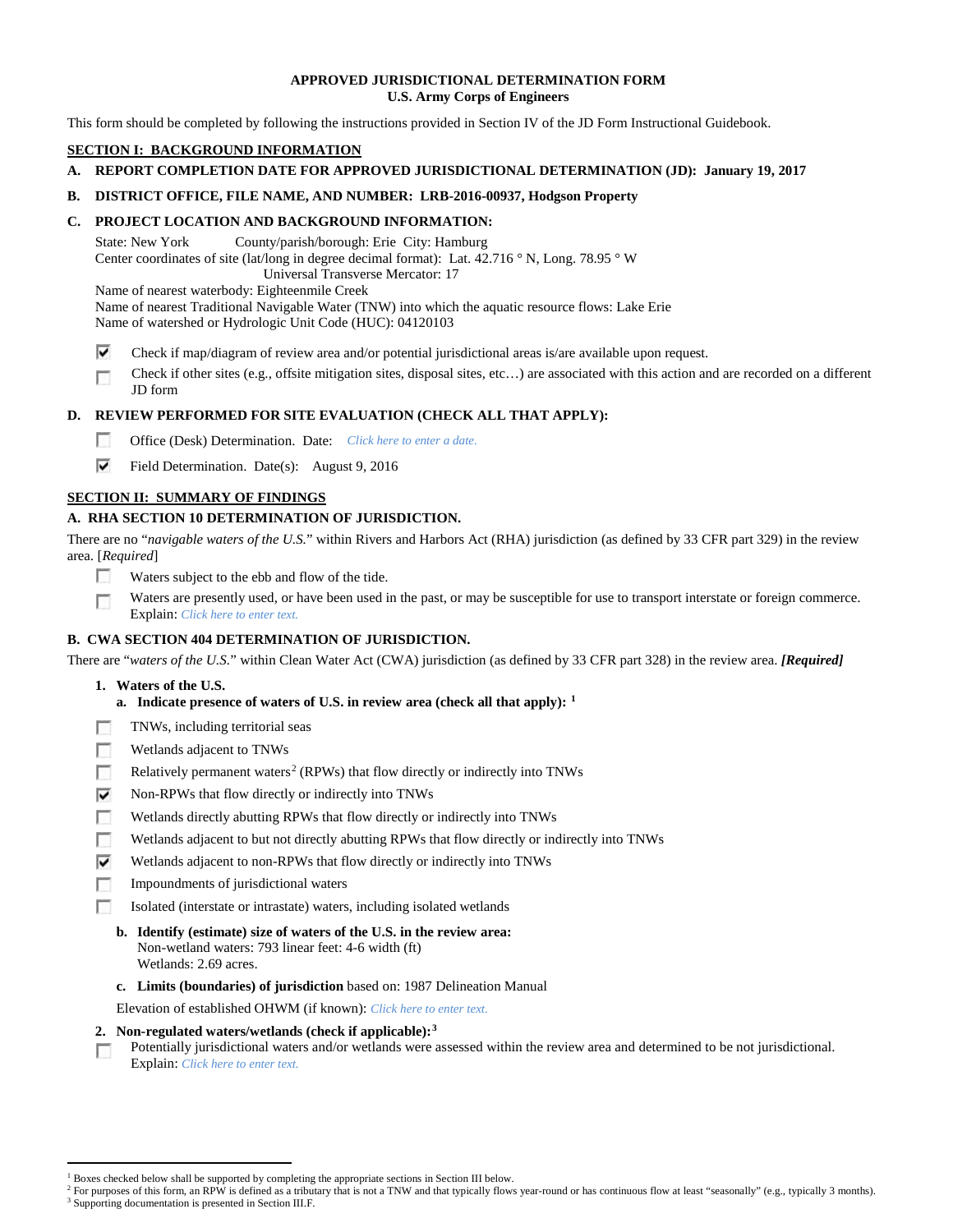# **SECTION III: CWA ANALYSIS**

#### **A. TNWs AND WETLANDS ADJACENT TO TNWs**

**The agencies will assert jurisdiction over TNWs and wetlands adjacent to TNWs. If the aquatic resource is a TNW, complete Section III.A.1 and Section III.D.1. only; if the aquatic resource is a wetland adjacent to a TNW, complete Sections III.A.1 and 2 and Section III.D.1.; otherwise, see Section III.B below**.

- **1. TNW**  Identify TNW: *Click here to enter text.* Summarize rationale supporting determination: *Click here to enter text.*
- **2. Wetland adjacent to TNW**

Summarize rationale supporting conclusion that wetland is "adjacent": *Click here to enter text.*

# **B. CHARACTERISTICS OF TRIBUTARY (THAT IS NOT A TNW) AND ITS ADJACENT WETLANDS (IF ANY):**

**This section summarizes information regarding characteristics of the tributary and its adjacent wetlands, if any, and it helps determine whether or not the standards for jurisdiction established under Rapanos have been met.** 

**The agencies will assert jurisdiction over non-navigable tributaries of TNWs where the tributaries are "relatively permanent waters" (RPWs), i.e. tributaries that typically flow year-round or have continuous flow at least seasonally (e.g., typically 3 months). A wetland that directly abuts an RPW is also jurisdictional. If the aquatic resource is not a TNW, but has year-round (perennial) flow, skip to Section III.D.2. If the aquatic resource is a wetland directly abutting a tributary with perennial flow, skip to Section III.D.4.**

**A wetland that is adjacent to but that does not directly abut an RPW requires a significant nexus evaluation. Corps districts and EPA regions will include in the record any available information that documents the existence of a significant nexus between a relatively permanent tributary that is not perennial (and its adjacent wetlands if any) and a traditional navigable water, even though a significant nexus finding is not required as a matter of law.**

**If the waterbody[4](#page-1-0) is not an RPW, or a wetland directly abutting an RPW, a JD will require additional data to determine if the waterbody has a significant nexus with a TNW. If the tributary has adjacent wetlands, the significant nexus evaluation must consider the tributary in combination with all of its adjacent wetlands. This significant nexus evaluation that combines, for analytical purposes, the tributary and all of its adjacent wetlands is used whether the review area identified in the JD request is the tributary, or its adjacent wetlands, or both. If the JD covers a tributary with adjacent wetlands, complete Section III.B.1 for the tributary, Section III.B.2 for any onsite wetlands, and Section III.B.3 for all wetlands adjacent to that tributary, both onsite and offsite. The determination whether a significant nexus exists is determined in Section III.C below.**

- **1. Characteristics of non-TNWs that flow directly or indirectly into TNW**
	- **(i) General Area Conditions:**

Watershed size: 45 acres Drainage area: 45 acres

Average annual rainfall: 40 inches Average annual snowfall: 94 inches

- **(ii) Physical Characteristics:**
	- (a) Relationship with TNW:
		- Tributary flows directly into TNW.
		- $\triangledown$  Tributary flows through 2 tributaries before entering TNW.

Project waters are 1-2 river miles from TNW. Project waters are 1 (or less) river miles from RPW. Project waters are 1 (or less) aerial (straight) miles from TNW. Project waters are 1 (or less) aerial (straight) miles from RPW. Project waters cross or serve as state boundaries. Explain: N/A

Identify flow route to TNW<sup>5</sup>: tributary to Eighteenmile Creek to Lake Erie Tributary stream order, if known: *Click here to enter text.*

(b) General Tributary Characteristics (check all that apply):

**Tributary** is: Natural

- n Artificial (man-made). Explain: *Click here to enter text.*
- $\overline{\mathbf{v}}$ Manipulated (man-altered). Explain: Based on the 1986 Erie County Soil Survey and historical aerial imagery going back to 1995, it appears this ditch was once a tributary located further north that ran directly into Eighteen Mile Creek, and was excavated and diverted for a housing development.

<span id="page-1-1"></span><span id="page-1-0"></span> <sup>4</sup> Note that the Instructional Guidebook contains additional information regarding swales, ditches, washes, and erosional features generally and in the arid West.

<sup>5</sup> Flow route can be described by identifying, e.g., tributary a, which flows through the review area, to flow into tributary b, which then flows into TNW.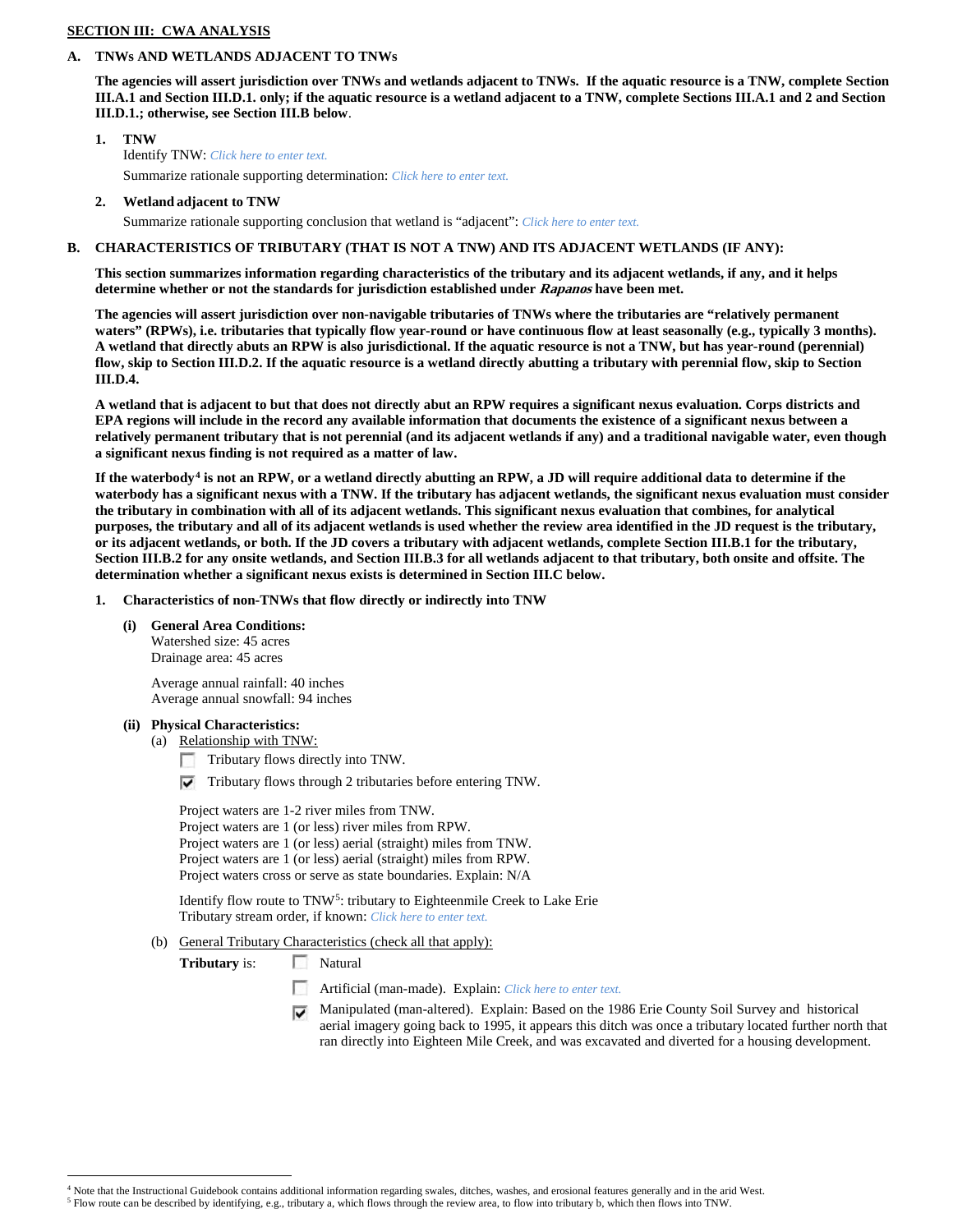**Tributary** properties with respect to top of bank (estimate):

Average width: *#* feet Average depth: *#* feet Average side slopes: *Choose an item.*

Primary tributary substrate composition (check all that apply):

| $\overline{\triangledown}$ Silts | Sands                                                                        | Concrete |
|----------------------------------|------------------------------------------------------------------------------|----------|
| $\Box$ Cobbles                   | <b>Cravel</b>                                                                | Muck     |
| Bedrock                          | <b>Example 20</b> Vegetation. Type/% cover: <i>Click here to enter text.</i> |          |

Other. Explain: *Click here to enter text.*

Tributary condition/stability [e.g., highly eroding, sloughing banks]. Explain: appears to have been recently excavated Presence of run/riffle/pool complexes. Explain: *Click here to enter text.* Tributary geometry: *Choose an item.*

Tributary gradient (approximate average slope): *#*%

(c) Flow:

Tributary provides for: Intermittent but not Seasonal Flow

Estimate average number of flow events in review area/year: *Choose an item.*

Describe flow regime: *Click here to enter text.*

Other information on duration and volume: *Click here to enter text.*

Surface flow is: Discrete and Confined Characteristics: Although the ordinary high water mark was not visible due to recent excavation, bed and bank features were clearly visible.

Subsurface flow: Unknown Explain findings: *Click here to enter text.*

Dye (or other) test performed: *Click here to enter text.*

Tributary has (check all that apply):

- **Bed** and banks
- $\Box$  OHWM<sup>[6](#page-2-0)</sup> (check all indicators that apply):

| $\mathbf{1}$        | clear, natural line impressed on the bank $\Box$ the presence of litter and debris |        |                                                            |
|---------------------|------------------------------------------------------------------------------------|--------|------------------------------------------------------------|
|                     | changes in the character of soil                                                   | L.     | destruction of terrestrial vegetation                      |
|                     | shelving                                                                           |        | the presence of wrack line                                 |
| <b>FOR</b>          | vegetation matted down, bent, or absent                                            | $\sim$ | sediment sorting                                           |
| <b>All Services</b> | leaf litter disturbed or washed away                                               |        | scour                                                      |
|                     | sediment deposition                                                                |        | multiple observed or predicted flow events                 |
|                     | water staining                                                                     |        | abrupt change in plant community Click here to enter text. |
|                     | <b>other (list):</b> <i>Click here to enter text.</i>                              |        |                                                            |

 $\nabla$  Discontinuous OHWM.<sup>7</sup> Explain: Although the ordinary high water mark was not visible due to recent excavation, bed and bank features were clearly visible.

If factors other than the OHWM were used to determine lateral extent of CWA jurisdiction (check all that apply):

- $\Box$  High Tide Line indicated by:  $\Box$  Mean High Water Mark indicated by:
	- oil or scum line along shore objects  $\Box$  survey to available datum;
	- $\Box$  fine shell or debris deposits (foreshore)  $\Box$  physical markings;
	- **physical markings/characteristics**  $\Box$  vegetation lines/changes in vegetation types.
	- $\Box$  tidal gauges
	- other (list): *Click here to enter text.*

#### **(iii) Chemical Characteristics:**

Characterize tributary (e.g., water color is clear, discolored, oily film; water quality; general watershed characteristics, etc.). Explain: the tributary was mostly dry during our August 2016 site visit. It was an unusually dry summer

Identify specific pollutants, if known: unknown, but the tributary is surrounded by commercial development, and roads, so pollutants typical to runoff from those areas would be expected.

<span id="page-2-1"></span><span id="page-2-0"></span> <sup>6</sup> <sup>6</sup>A natural or man-made discontinuity in the OHWM does not necessarily sever jurisdiction (e.g., where the stream temporarily flows underground, or where the OHWM has been removed by development or agricultural practices). Where there is a break in the OHWM that is unrelated to the waterbody's flow regime (e.g., flow over a rock outcrop or through a culvert), the agencies will look for indicators of flow above and below the break. 7 Ibid.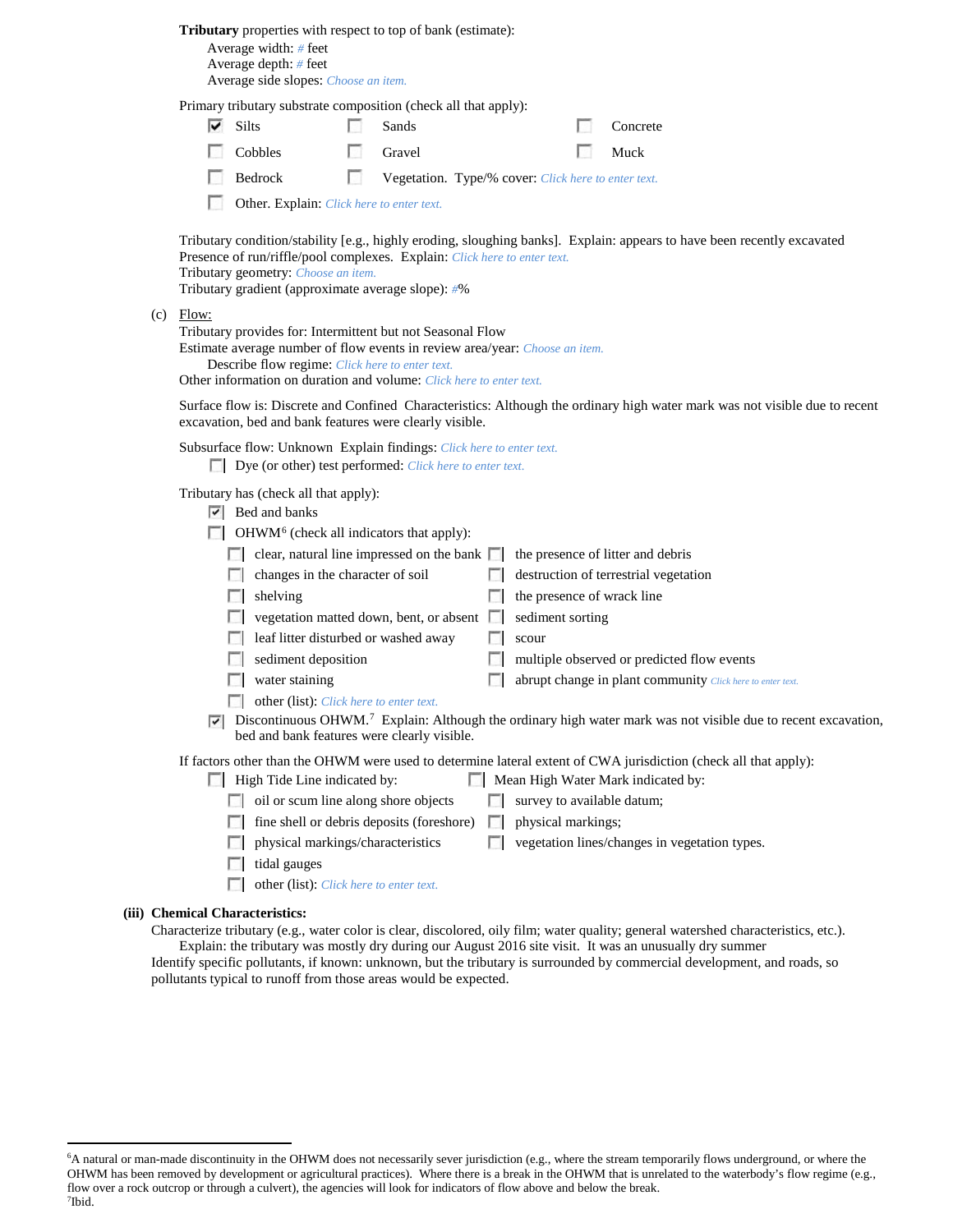# **(iv) Biological Characteristics. Channel supports (check all that apply):**

- Riparian corridor. Characteristics (type, average width): *Click here to enter text.*
- $\blacktriangledown$  Wetland fringe. Characteristics: wetlands abut the tributary on both sides within the review area
- $\blacktriangleright$  Habitat for:
	- Federally Listed species. Explain findings: northern long-eared bat
	- Fish/spawn areas. Explain findings: *Click here to enter text.*
	- $\sim$ Other environmentally-sensitive species. Explain findings: *Click here to enter text.*
	- Aquatic/wildlife diversity. Explain findings: *Click here to enter text.*

#### **2. Characteristics of wetlands adjacent to non-TNW that flow directly or indirectly into TNW**

# **(i) Physical Characteristics:**

- (a) General Wetland Characteristics:
	- Properties:
		- Wetland size: 2.69 acres

Wetland type. Explain: palustrine forested

Wetland quality. Explain: wetland contains mature trees and smaller trees, providing habitat for a variety of wildlife, the wetland receives runoff from adjacent development and roads, receiving contaminated water and holding it which would allow for some contaminants to be removed prior to the water entering the tributary. Thus the wetlands contribute to water quality downstream.

Project wetlands cross or serve as state boundaries. Explain: N/A

(b) General Flow Relationship with Non-TNW:

Flow is: Ephemeral Flow Explain: No water was observed in the wetland during the August 2016 site visit, which was during an unusually dry summer. Based on topography maps, the general slope is from the wetland to the tributary. Water is visible in the tributary in some years on aerial photos suggesting that water flows from the wetland to the tributary at least during storm events and spring snow melt, as well as partial seasonal flow in the fall.

Surface flow is: Overland Sheetflow

Characteristics: *Click here to enter text.*

Subsurface flow: Unknown Explain findings: *Click here to enter text.*

Dye (or other) test performed: *Click here to enter text.*

# (c) Wetland Adjacency Determination with Non-TNW:

- $\nabla$  Directly abutting
- Not directly abutting
	- Discrete wetland hydrologic connection. Explain: *Click here to enter text.*
	- Ecological connection. Explain: *Click here to enter text.*
	- Separated by berm/barrier. Explain: *Click here to enter text.*
- (d) Proximity (Relationship) to TNW

Project wetlands are 1-2 river miles from TNW. Project waters are 1 (or less) aerial (straight) miles from TNW. Flow is from: Wetland to/from Navigable Waters Estimate approximate location of wetland as within the 500-year or greater floodplain.

#### **(ii) Chemical Characteristics:**

Characterize wetland system (e.g., water color is clear, brown, oil film on surface; water quality; general watershed characteristics; etc.). Explain: no obvious pollutants were observed during the site visit

Identify specific pollutants, if known: unknown, but the wetland is surrounded by commercial development, and roads, so pollutants typical to runoff from those areas would be expected.

#### **(iii) Biological Characteristics. Wetland supports (check all that apply):**

- Riparian buffer. Characteristics (type, average width): *Click here to enter text.*
- $\triangledown$  Vegetation type/percent cover. Explain: 100% forested
- $\overline{\triangledown}$  Habitat for:
	- Federally Listed species. Explain findings: northern long-eared bat
	- Fish/spawn areas. Explain findings: *Click here to enter text.*
	- Other environmentally-sensitive species. Explain findings: *Click here to enter text.*
	- $\triangledown$  Aquatic/wildlife diversity. Explain findings: amphibians, invertebrates, birds and small mammals

# **3. Characteristics of all wetlands adjacent to the tributary (if any)**

All wetland(s) being considered in the cumulative analysis: 1

Approximately (2.69) acres in total are being considered in the cumulative analysis.

For each wetland, specify the following:

| Directly abuts? $(Y/N)$ | Size (in acres) | Directly abuts? $(Y/N)$ | Size (in acres) |
|-------------------------|-----------------|-------------------------|-----------------|
|                         | 2.69            |                         |                 |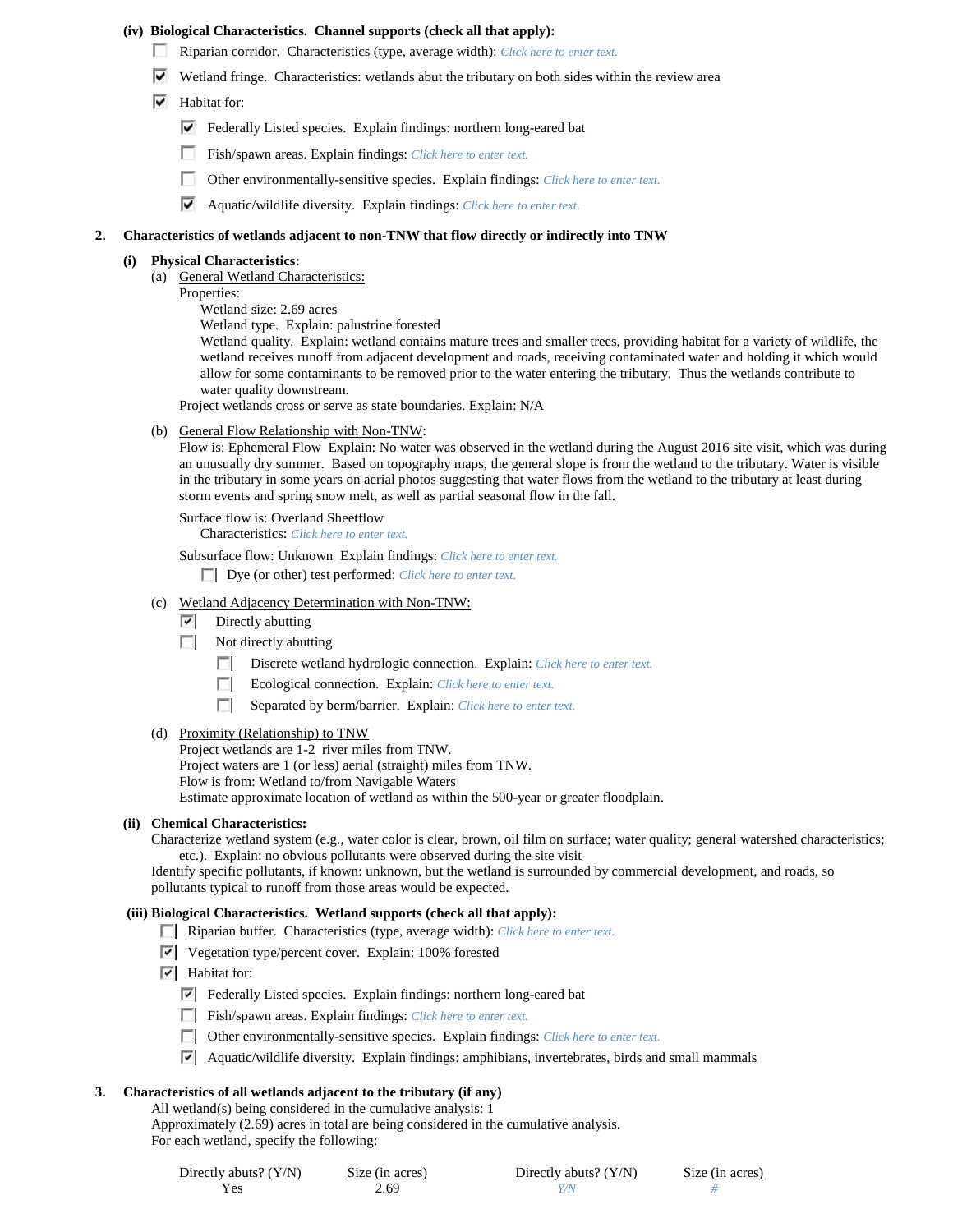| Y/N | $Y\!/\!N$ | # |
|-----|-----------|---|
| Y/N | Y/N       | # |
| Y/N | Y/N       | # |

Summarize overall biological, chemical and physical functions being performed: This wetland provides the following functions and services: hydrologic flux and storage including floodwater and runoff attenuation and release; sediment and nutrient transport and retention; pollutant attenuation and release; biogeochemical cycling and storage; stream channel stability via serving as a natural buffer; biological productivity of micro/macro flora and fauna, decomposition, and community structure; and wildlife support including providing habitat.

# **C. SIGNIFICANT NEXUS DETERMINATION**

**A significant nexus analysis will assess the flow characteristics and functions of the tributary itself and the functions performed by any wetlands adjacent to the tributary to determine if they significantly affect the chemical, physical, and biological integrity of a TNW. For each of the following situations, a significant nexus exists if the tributary, in combination with all of its adjacent wetlands, has more than a speculative or insubstantial effect on the chemical, physical and/or biological integrity of a TNW. Considerations when evaluating significant nexus include, but are not limited to the volume, duration, and frequency of the flow of water in the tributary and its proximity to a TNW, and the functions performed by the tributary and all its adjacent wetlands. It is not appropriate to determine significant nexus based solely on any specific threshold of distance (e.g. between a tributary and its adjacent wetland or between a tributary and the TNW). Similarly, the fact an adjacent wetland lies within or outside of a floodplain is not solely determinative of significant nexus.** 

#### **Draw connections between the features documented and the effects on the TNW, as identified in the** *Rapanos* **Guidance and discussed in the Instructional Guidebook. Factors to consider include, for example:**

- Does the tributary, in combination with its adjacent wetlands (if any), have the capacity to carry pollutants or flood waters to TNWs, or to reduce the amount of pollutants or flood waters reaching a TNW?
- Does the tributary, in combination with its adjacent wetlands (if any), provide habitat and lifecycle support functions for fish and other species, such as feeding, nesting, spawning, or rearing young for species that are present in the TNW?
- Does the tributary, in combination with its adjacent wetlands (if any), have the capacity to transfer nutrients and organic carbon that support downstream foodwebs?
- Does the tributary, in combination with its adjacent wetlands (if any), have other relationships to the physical, chemical, or biological integrity of the TNW?

#### *Note: the above list of considerations is not inclusive and other functions observed or known to occur should be documented below:*

- **1. Significant nexus findings for non-RPW that has no adjacent wetlands and flows directly or indirectly into TNWs.** Explain findings of presence or absence of significant nexus below, based on the tributary itself, then go to Section III.D: N/A
- **2. Significant nexus findings for non-RPW and its adjacent wetlands, where the non-RPW flows directly or indirectly into TNWs.**  Explain findings of presence or absence of significant nexus below, based on the tributary in combination with all of its adjacent wetlands, then go to Section III.D:

The 2.69-acre wetland in the review area, appears to have once been part of a larger wetland complex that directly abutted the unnamed tributary. This tributary to Eighteenmile Creek, as seen on the 1986 Erie County Soil Survey, was once located slightly to the north of its current location and it appears the tributary was moved and wetlands filled for the housing subdivision that is now in its place. Although this wetland is the only one within the relevant reach of the tributary, it does have hydrologic connectivity to Lake Erie, thereby providing a significant nexus between the stream and its adjacent/abutting wetlands and the downstream TNW.

Hydrologic connectivity refers to the flow that transports organic matter and nutrients, energy, and aquatic organisms throughout the system. The wetland receives water from the surrounding residential development and roads and thus directly affects the nature of the water entering the tributary and its downstream receiving waters, both in quantity and chemical/physical attributes. This occurs through the reduction of runoff rates of water received by the tributary resulting from attenuation and storage of floodwaters; capture of water through evapotranspiration; storage of runoff; and filtering and/or storage of nutrients, chemicals, and sediments contained in rainfall, runoff, or other hydrologic inputs. Ultimately, this affects the downstream TNW, Lake Erie, as the wetland alters the amount of flow reaching the TNW and furthermore, any additional matter such as nutrients, chemicals, sediments, and pollutants carried in that flow. The Eighteenmile Creek watershed has impairments including increasing urbanization bringing impervious surfaces, construction at headwaters reducing stream function, increased erosion, sediment which impairs aquatic life and widens flood areas, habitat loss, and loss of wetlands. Since the wetland is located in close proximity to residential and commercial developments, and major roadways, and it receives a majority of its hydrology from runoff associated with the adjacent development and roads, it providse an important function of reducing the effects of runoff and storm sewer impacts on the downstream TNW. The tributary conveys water that has been filtered from the wetland to the downstream TNW. The wetland also attenuates sediment, nutrients, and pollutants contained in its received water. Combined, the wetland supplies the downstream TNW with a cleaner source of water that will aid in reducing impairments. The presence of these waters also aids with impairments caused by impervious surfaces and construction at headwaters by persisting in their natural state. Due to the physical, biological, and chemical connectivity of the wetland as described above, it has been determined that the 2.69-acre wetland and the unnamed tributary have a significant nexus with the downstream TNW, Lake Erie, as the functions and services provided by the stream and its adjacent wetlands provide more than a speculative effect on the physical integrity of Lake Erie.

**3. Significant nexus findings for wetlands adjacent to an RPW but that do not directly abut the RPW.** Explain findings of presence or absence of significant nexus below, based on the tributary in combination with all of its adjacent wetlands, then go to Section III.D: N/A

# **D. DETERMINATIONS OF JURISDICTIONAL FINDINGS. THE SUBJECT WATERS/WETLANDS ARE (CHECK ALL THAT APPLY):**

**1. TNWs and Adjacent Wetlands.** Check all that apply and provide size estimates in review area: TNWs: *#* linear feet *#* width (ft), Or, *#* acres.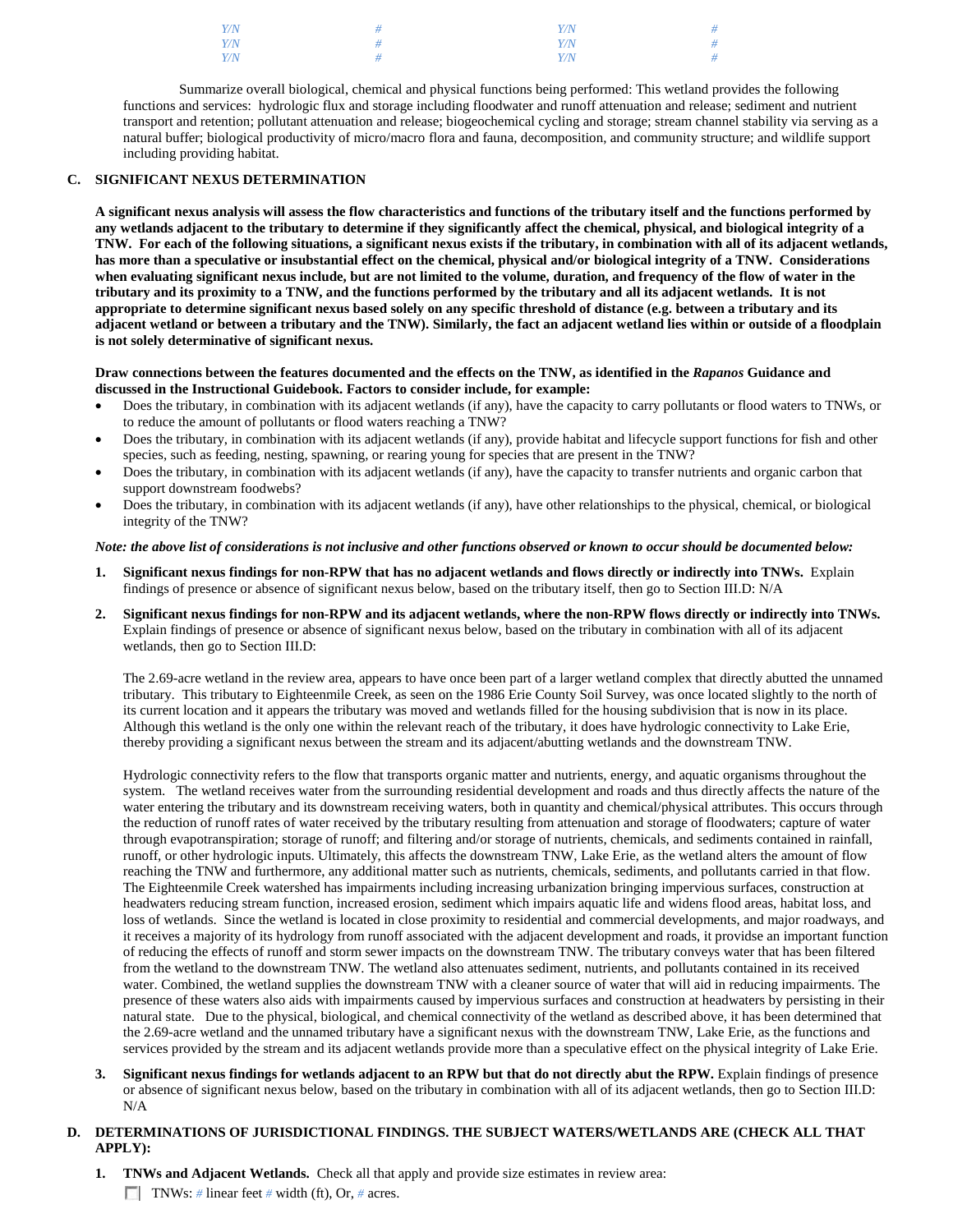**Wetlands adjacent to TNWs:** # acres.

# **2. RPWs that flow directly or indirectly into TNWs.**

- Tributaries of TNWs where tributaries typically flow year-round are jurisdictional. Provide data and rationale indicating that tributary is perennial: *Click here to enter text.*.
- Tributaries of TNW where tributaries have continuous flow "seasonally" (e.g., typically three months each year) are jurisdictional.  $\sim$ Data supporting this conclusion is provided at Section III.B. Provide rationale indicating that tributary flows seasonally: *Click here to enter text.*.

Provide estimates for jurisdictional waters in the review area (check all that apply):

- **Tributary waters:** # linear feet # width (ft).
- Other non-wetland waters: *#* acres.

Identify type(s) of waters: *Click here to enter text.*

# **3. Non-RPWs[8](#page-5-0) that flow directly or indirectly into TNWs.**

Waterbody that is not a TNW or an RPW, but flows directly or indirectly into a TNW, and it has a significant nexus with a TNW is jurisdictional. Data supporting this conclusion is provided at Section III.C.

Provide estimates for jurisdictional waters within the review area (check all that apply):

- $\triangledown$  Tributary waters: 793 linear feet 4-6 width (ft).
- Other non-wetland waters: acres.

Identify type(s) of waters:

# **4. Wetlands directly abutting an RPW that flow directly or indirectly into TNWs.**

Wetlands directly abut RPW and thus are jurisdictional as adjacent wetlands.

- Wetlands directly abutting an RPW where tributaries typically flow year-round. Provide data and rationale indicating that tributary is perennial in Section III.D.2, above. Provide rationale indicating that wetland is directly abutting an RPW: *Click here to enter text.*
- Wetlands directly abutting an RPW where tributaries typically flow "seasonally." Provide data indicating that tributary is seasonal in Section III.B and rationale in Section III.D.2, above. Provide rationale indicating that wetland is directly abutting an RPW: *Click here to enter text.*

Provide acreage estimates for jurisdictional wetlands in the review area: *#* acres.

- **5. Wetlands adjacent to but not directly abutting an RPW that flow directly or indirectly into TNWs.**
	- $\Box$  Wetlands that do not directly abut an RPW, but when considered in combination with the tributary to which they are adjacent and with similarly situated adjacent wetlands, have a significant nexus with a TNW are jurisidictional. Data supporting this conclusion is provided at Section III.C.

Provide acreage estimates for jurisdictional wetlands in the review area: *#* acres.

#### **6. Wetlands adjacent to non-RPWs that flow directly or indirectly into TNWs.**

Wetlands adjacent to such waters, and have when considered in combination with the tributary to which they are adjacent and with similarly situated adjacent wetlands, have a significant nexus with a TNW are jurisdictional. Data supporting this conclusion is provided at Section III.C.

Provide estimates for jurisdictional wetlands in the review area: 2.69 acres.

#### **7. Impoundments of jurisdictional waters. [9](#page-5-1)**

- As a general rule, the impoundment of a jurisdictional tributary remains jurisdictional.
- Demonstrate that impoundment was created from "waters of the U.S.," or
- **Participate** Demonstrate that water meets the criteria for one of the categories presented above (1-6), or
- **Demonstrate that water is isolated with a nexus to commerce (see E below).**

# **E. ISOLATED [INTERSTATE OR INTRA-STATE] WATERS, INCLUDING ISOLATED WETLANDS, THE USE, DEGRADATION OR DESTRUCTION OF WHICH COULD AFFECT INTERSTATE COMMERCE, INCLUDING ANY SUCH WATERS (CHECK ALL THAT APPLY):[10](#page-5-2)**

- which are or could be used by interstate or foreign travelers for recreational or other purposes.
- $\Box$  from which fish or shellfish are or could be taken and sold in interstate or foreign commerce.
- which are or could be used for industrial purposes by industries in interstate commerce.
- Interstate isolated waters.Explain: *Click here to enter text.*
- Other factors.Explain: *Click here to enter text.*

#### **Identify water body and summarize rationale supporting determination:** *Click here to enter text.*

Provide estimates for jurisdictional waters in the review area (check all that apply):

**Tributary waters:**  $\#$  linear feet  $\#$  width (ft).

 $\frac{1}{8}$ 

<span id="page-5-0"></span><sup>&</sup>lt;sup>8</sup>See Footnote # 3.<br><sup>9</sup> To complete the analysis refer to the key in Section III.D.6 of the Instructional Guidebook.

<span id="page-5-2"></span><span id="page-5-1"></span><sup>&</sup>lt;sup>10</sup> Prior to asserting or declining CWA jurisdiction based solely on this category, Corps Districts will elevate the action to Corps and EPA HQ for review consistent with the process described in the Corps/EPA *Memorandum Regarding CWA Act Jurisdiction Following Rapanos.*